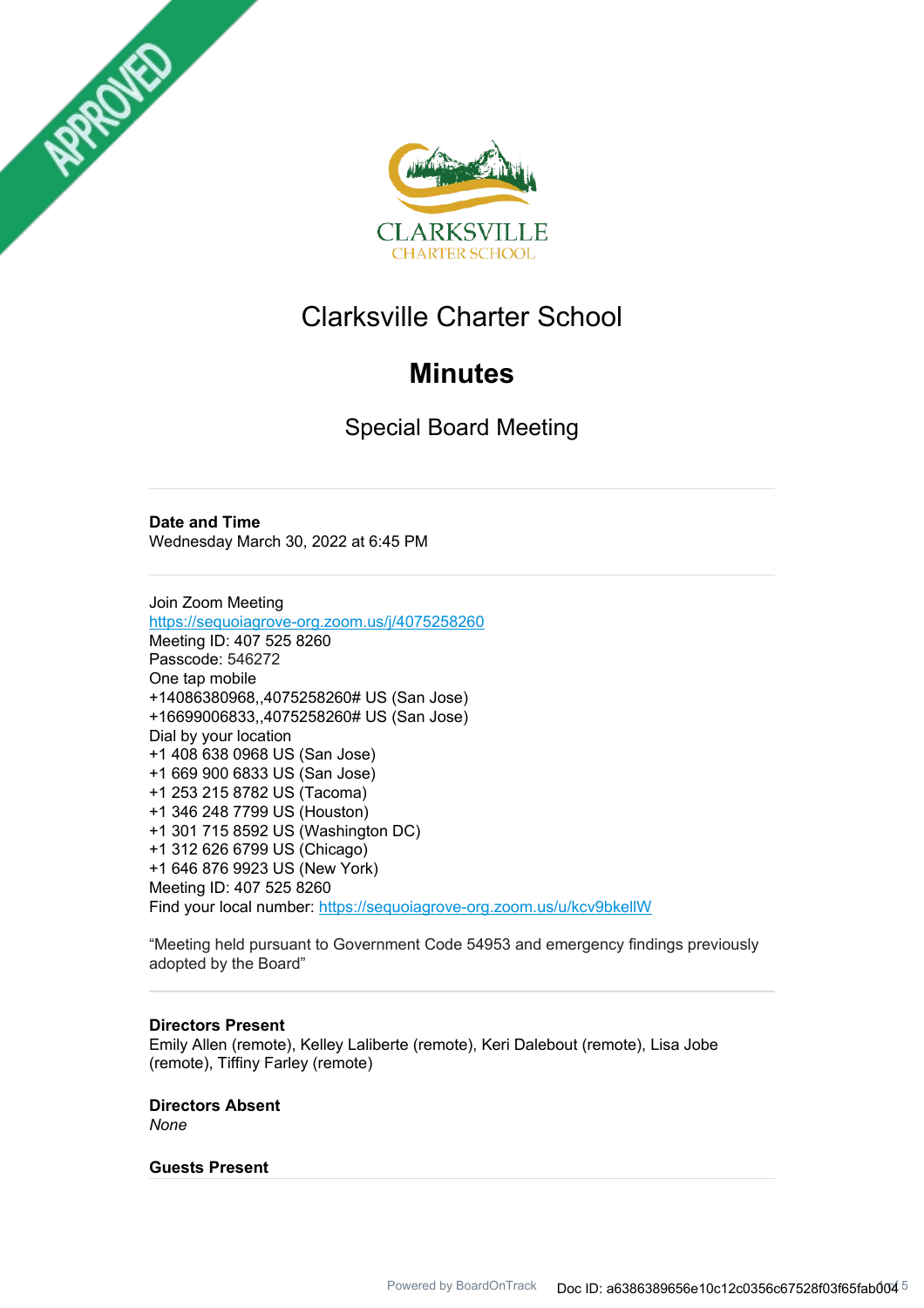Darcy Belleza (remote), Jenell Sherman (remote), Julie Haycock-Cavender (remote), Kathleen Daugherty (remote), Katie Royer (remote)

## **I. Opening Items**

### **A. Establish Quorum/Record Attendance**

## **B. Approval to Continue Meeting Virtually per Report of Findings**

Lisa Jobe made a motion to continue meeting virtually. Keri Dalebout seconded the motion. The board **VOTED** unanimously to approve the motion.

#### **C. Call the Meeting to Order**

Emily Allen called a meeting of the board of directors of Clarksville Charter School to order on Wednesday Mar 30, 2022 at 7:40 PM.

#### **D. Approval of Consent Agenda**

Kelley Laliberte made a motion to approve the Consent Agenda. Lisa Jobe seconded the motion. The Consent Agenda includes:

- Tonight's meeting Agenda
- Minutes from March 16, 2022 Regular Scheduled Meeting
- Kindergarten and Transitional Kindergarten Policy (updated)

The board **VOTED** unanimously to approve the motion. Kelley Laliberte made a motion to approve the minutes from Regular Scheduled Board Meeting on 03-16-22. Lisa Jobe seconded the motion. The board **VOTED** unanimously to approve the motion.

#### **E. Public Comment on Non-Agenda Items**

No public comments.

### **II. Operations**

#### **A. Approval of Executive Director Job Description**

Lisa Jobe made a motion to approve Executive Director Job Description. Keri Dalebout seconded the motion. Jenell Sherman presented Executive Director Job Description. The board **VOTED** unanimously to approve the motion.

#### **B. Approval of Associate Executive Director Job Description**

Lisa Jobe made a motion to approve Associate Executive Director Job Description with modifications. Keri Dalebout seconded the motion. Jenell Sherman presented the Associate Executive Director Job Description.

Lisa Jobe requested to have "personal homeschool experience preferred" added.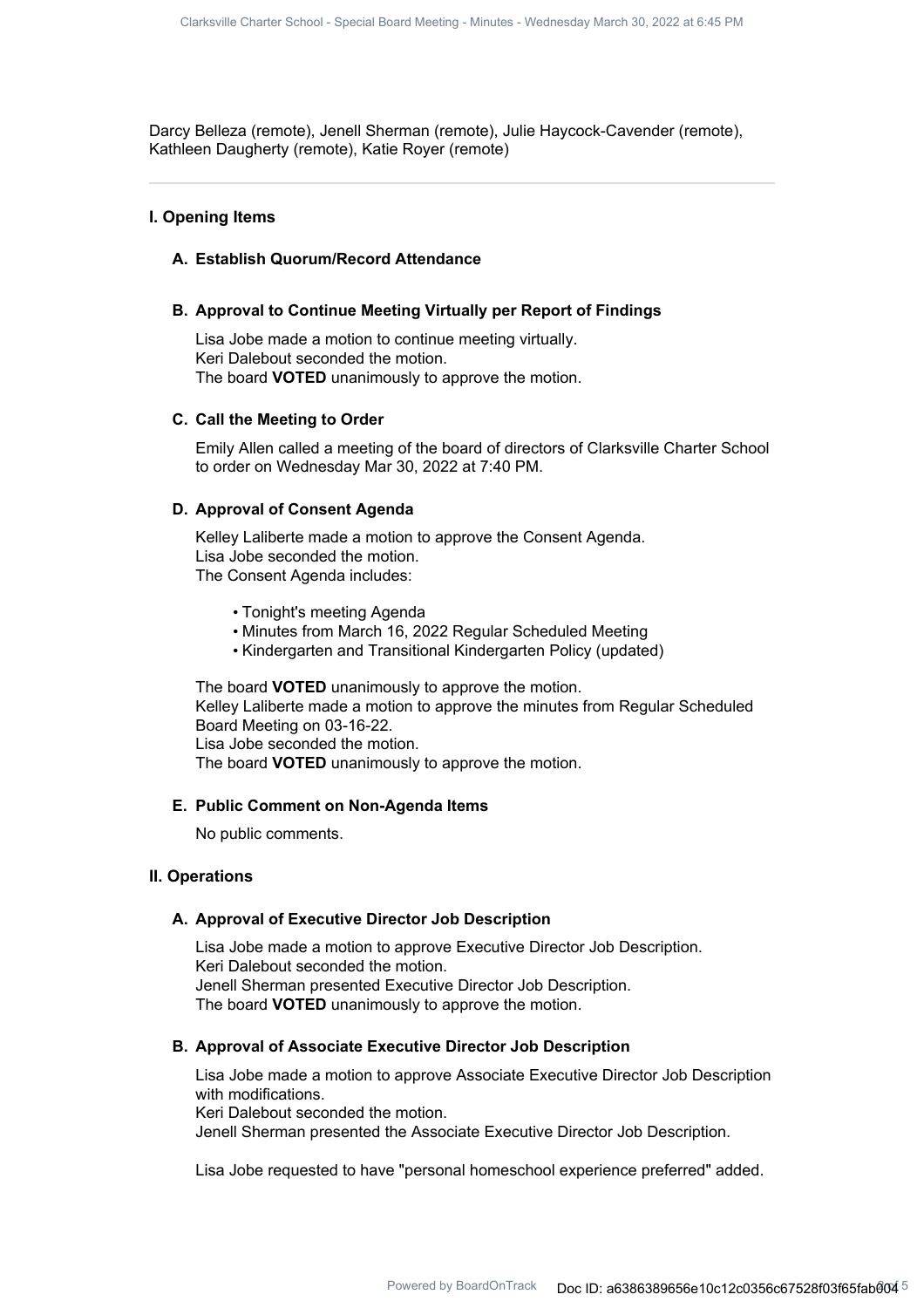Keri Dalebout withdrew seconding the motion. The motion did not carry. Kelley Laliberte made a motion to approve Associate Executive Director Job Description. Tiffiny Farley seconded the motion. The board **VOTED** to approve the motion.

## **Roll Call**

Kelley Laliberte Aye Emily Allen Aye Tiffiny Farley Aye Keri Dalebout Aye Lisa Jobe No

## **Approval of Executive Director and Associate Executive Director Interview C. Timelines and Process**

Keri Dalebout made a motion to approve the Associate Executive Director Interview Timelines and Process. Kelley Laliberte seconded the motion. Tiffini Farley will help with paper screening.

Emily Allen will also help in the process. The board **VOTED** to approve the motion.

#### **Roll Call**

Keri Dalebout Aye Kelley Laliberte Aye Tiffiny Farley Aye Emily Allen Aye Lisa Jobe Abstain

## **D. Approval of Organizational Charts**

Keri Dalebout made a motion to table the Organizational Charts. Kelley Laliberte seconded the motion. Jenell Sherman presented the Organizational Charts. The board **VOTED** to approve the motion.

#### **Roll Call**

Lisa Jobe Aye Keri Dalebout Aye Tiffiny Farley Aye Emily Allen Aye Kelley Laliberte Aye

#### **III. Finance**

## **A. Approval of Salary Schedule**

Keri Dalebout made a motion to approve the Salary Schedule. Kelley Laliberte seconded the motion. Jenell Sherman presented the Salary Schedule.

The board **VOTED** unanimously to approve the motion.

## **IV. Closing Items**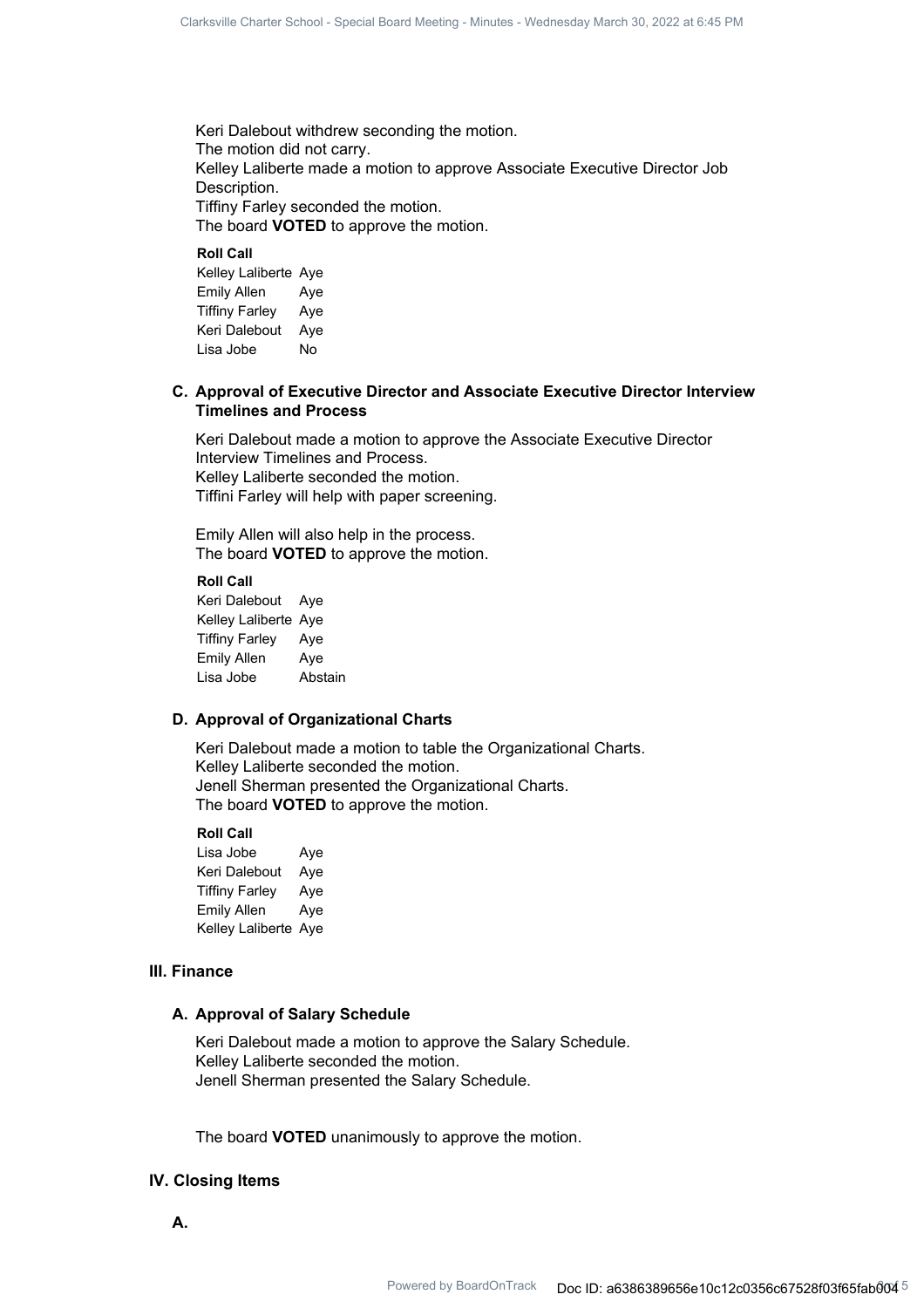## **Board Member Requests to Add Items to Future Board Meeting Agendas**

Emily Allen requested Board Goals Progress Report.

### **B. Announcement of Next Regular Scheduled Board Meeting**

Emily Allen announced the Next Regular Schedule Board Meeting is April 27, 2022 at 6:30 PM.

## **C.** Adjourn Meeting

Kelley Laliberte made a motion to adjourn. Keri Dalebout seconded the motion. The board **VOTED** unanimously to approve the motion. There being no further business to be transacted, and upon motion duly made, seconded and approved, the meeting was adjourned at 9:04 PM.

Respectfully Submitted, Emily Allen

Prepared by: Katie Royer Noted by:  $\mathcal{V}_{\ell n}$ 

Board Secretary L

#### **Public Comment Rules for Non-Agenda Items**:

Members of the public may address the Board on non-agenda items through the teleconference platform, Zoom, during the time allocation for public comment on nonagenda items. Zoom does not require the members of the public to have an account or login. Please either utilize the chat option to communicate to the administrative team of your desire to address the Board during this time or simply communicate orally your desire to address the Board when the Board asks for public comments on non-agenda items. Speakers may be called in the order requests are received. Comments are limited to 2 minutes each, with no more than 15 minutes per single topic. If a member of the public utilizes a translator to address the Board, those members of the public are allotted 4 minutes each to accommodate translation time. By law, the Board is allowed to take action only on items on the agenda. However, the Board may, at its discretion, refer a matter to school staff or calendar the issue for future discussion.

#### **Public Comment Rules for Agenda Items**:

Members of the public may address the Board on agenda items through the teleconference platform, Zoom. Zoom does not require the members of the public to have an account or login. Please either utilize the chat option to communicate to the administrative team of your desire to address the Board on that agenda item or simply communicate orally your desire to address the Board when the Board asks for public comment on that item. Public comment will be allowed following the staff report, if any, on each agenda item.

Speakers may be called in the order requests are received. Comments are limited to 2 minutes each, with no more than 15 minutes per agenda item. If a member of the public utilizes a translator to address the Board, those members of the public are allotted 4 minutes each to accommodate translation time.

Note: The Governing Board encourages those with disabilities to participate fully in the public meeting process. If you need a disability-related modification or accommodation, including auxiliary aids or services, to participate in the public meeting, please contact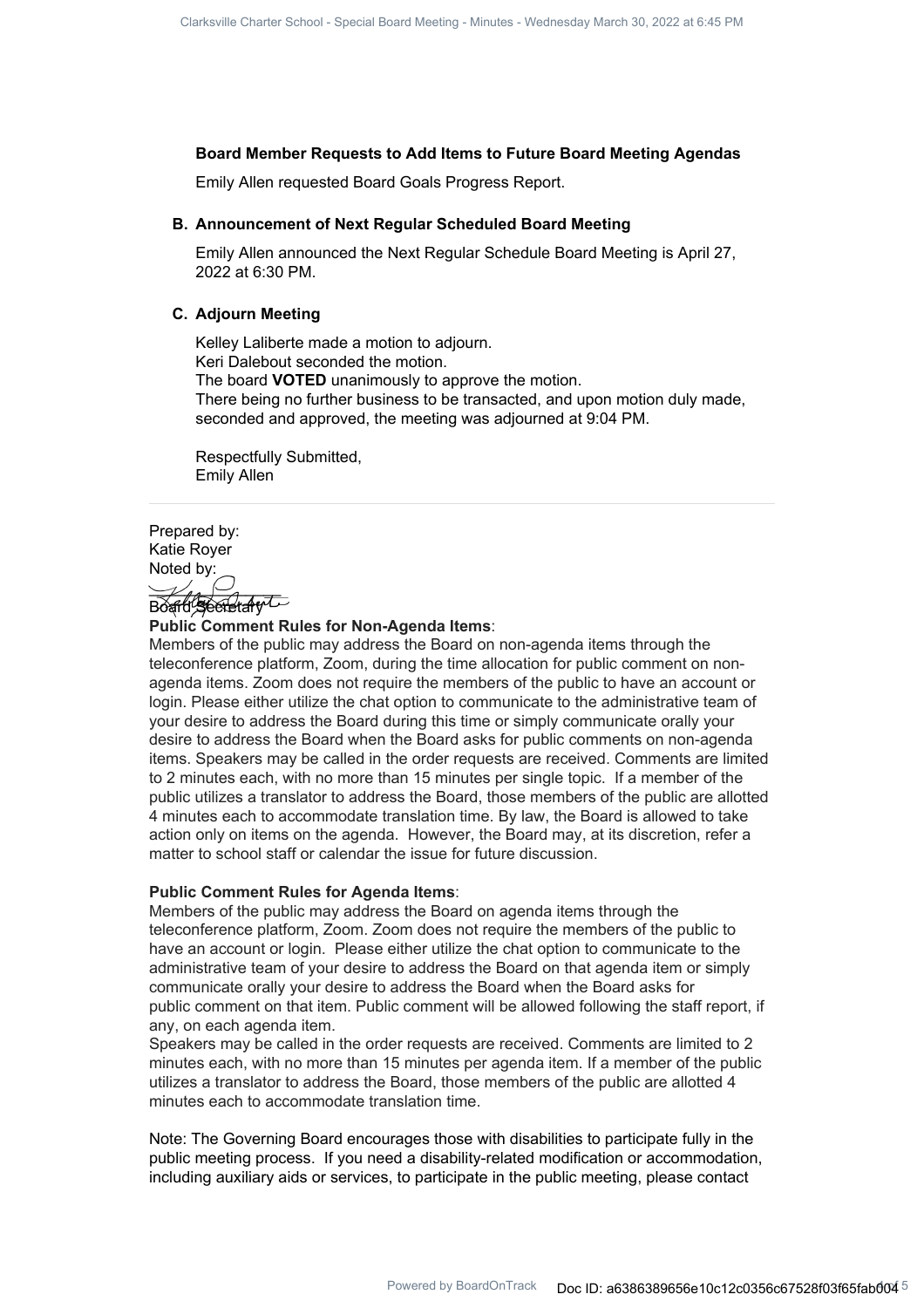the Governing Board Office at (530) 927-5137 at least 48 hours before the scheduled board meeting so every reasonable effort can be made to accommodate you. (Government Code § 54954.2; Americans with Disabilities Act of 1990, § 202 (42 U.S.C. § 12132)).